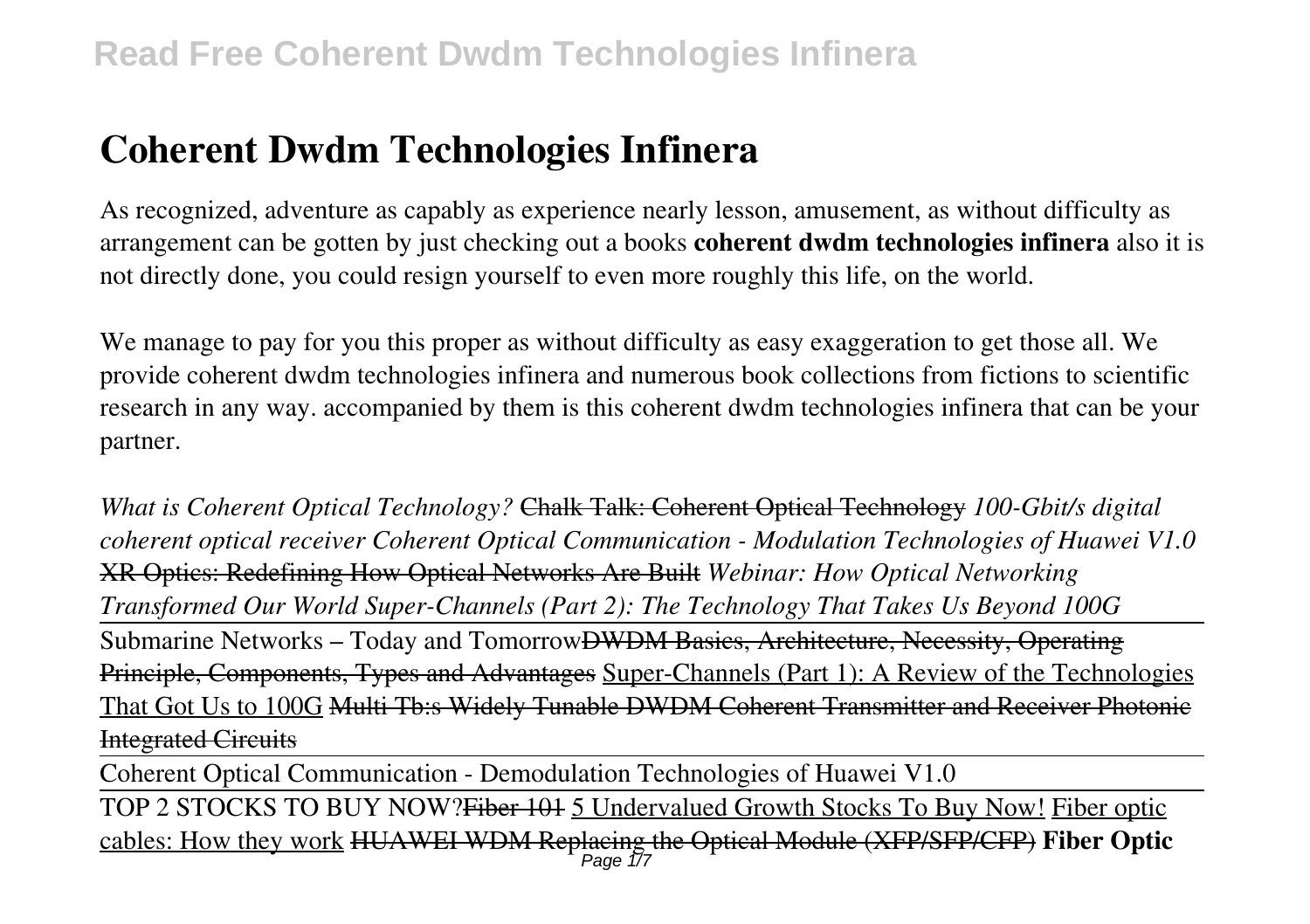## **DWDM Lite M-ROADM / CWDM Lite M-ROADM** *DWDM Channel Verification with DWDM*

*Optical Channel Checker* What Is Huawei WDM V1.0 *On-Demand: DWDM Systems* Bandwidth and Channel Spacing They Said It Couldn't Be Done. We Did It! Record-setting 800G Transmission in the Windstream Network Dawn of the Terabit Age Scaling Optical Capacity to Meet Internet Demand 400G ZR, Coherent Transport Plug for IPoDWDM Applications in Switches and Routers *Webinar: Defining and Delivering Open Optical Networking with CignalAI, Infinera and Telefonica*

OFC 2019: Rob Shore on the Evolution of Infinera's Optical Technologies

Infinera Webinar: 5G is Coming. But When?*Super coherent technology – optimizing wavelength capacity and reach* **Coherent Dwdm Technologies Infinera**

Coherent DWDM Technologies: Network bandwidth demand is growing at a staggering rate, estimated at approximately 40% year-over-year, largely driven by cloud, mobile, and video. Techniques to increase optical bandwidth cost-efficiently through WDM have begun to get more complex and therefore more technically challenging to implement.

## **Coherent DWDM Technologies - Infinera**

Coherent DWDM Technologies Network bandwidth is growing at staggering rates estimated to approximate 40% growth year over year driven by cloud, mobile, and video. Techniques to increase optical bandwidth cost efficiently through Dense Wave Division Multiplexing (DWDM) have begun to get more complex and therefore more technically challenging to

## **Coherent DWDM Technologies - Infinera**

Since its initial coherent implementations, Infinera has continued to innovate in coherent technologies, Page 2/7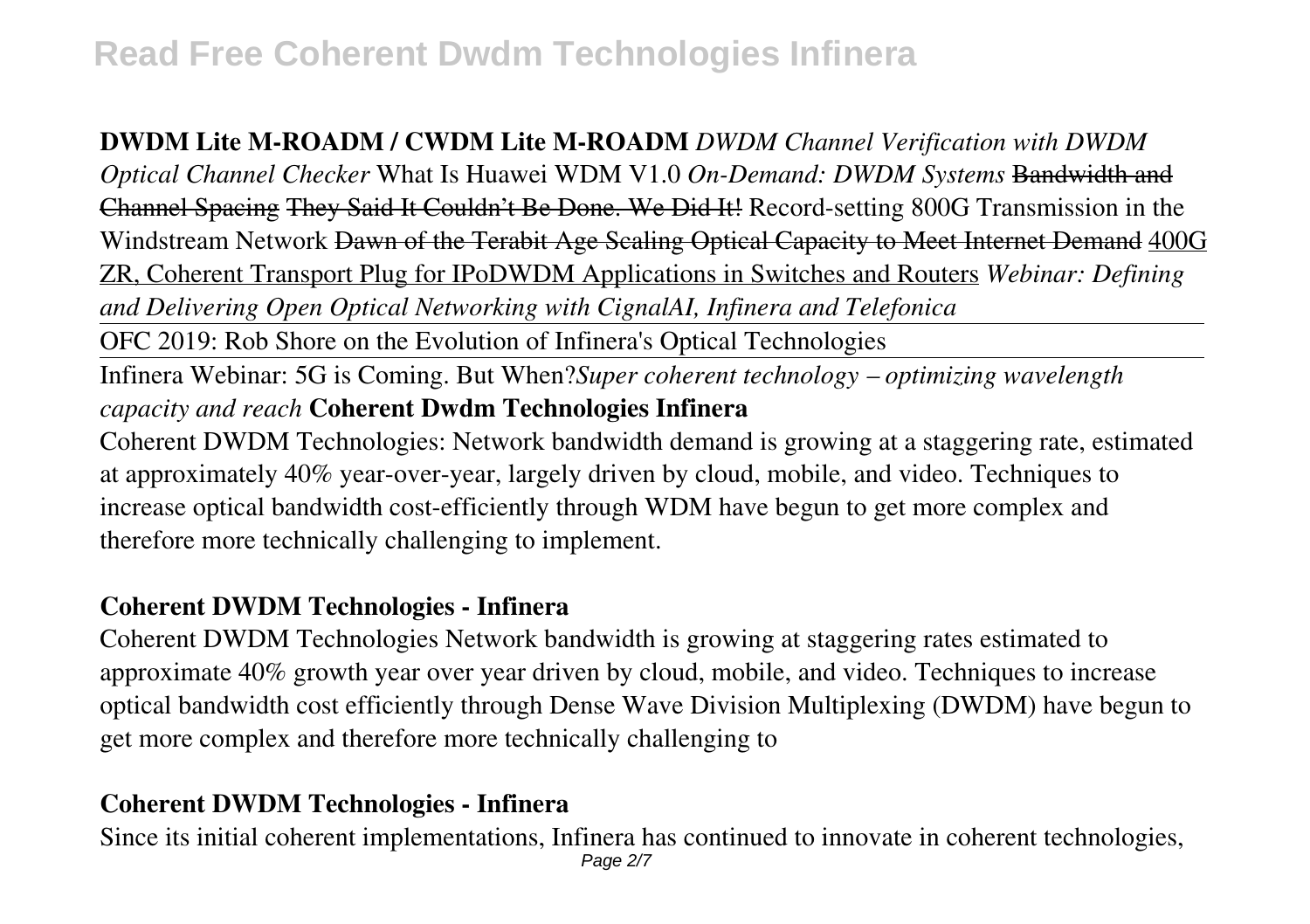enabling ever higher orders of modulation and increasing performance through new digital signal processing algorithms and techniques. The rest of this whitepaper describes the fundamental coherent technologies that have been

### **Coherent DWDM Technologies - Infinera**

With DWDM, network operators can now send about 100 wavelengths on the same fiber. This alone is a powerful tool when operators need to add new capacity to congested routes or when they add new services for new customers or applications to the network. Coherent Optics: Making Wavelengths Better. Coherent optics is our other hero. In layman's terms, "coherent" is the system to tune amplitude modulation and phase modulation.

#### **DWDM and Coherent: The Pandemic Heroes for ... - Infinera**

Infinera's XR optics, the industry's first point-to-multipoint coherent optical subcarrier aggregation technology, will be the first of Infinera's innovations to contribute to IOWN Global ...

## **Infinera Joins IOWN Global Forum to Accelerate Innovations ...**

The trial was performed using Infinera's fifth-generation coherent optical technology, ICE6 (Infinite Capacity Engine), equipped in a Groove (GX) Series platform over industry-standard G.652 ...

## **Windstream Partners with Infinera to Transmit 800G over ...**

The advent of coherent DWDM technology is enabling 100GbE transport over backbone optical networks with link engineering rules similar to 10-Gbps OOK channels. Coherent transmission enables a Page 3/7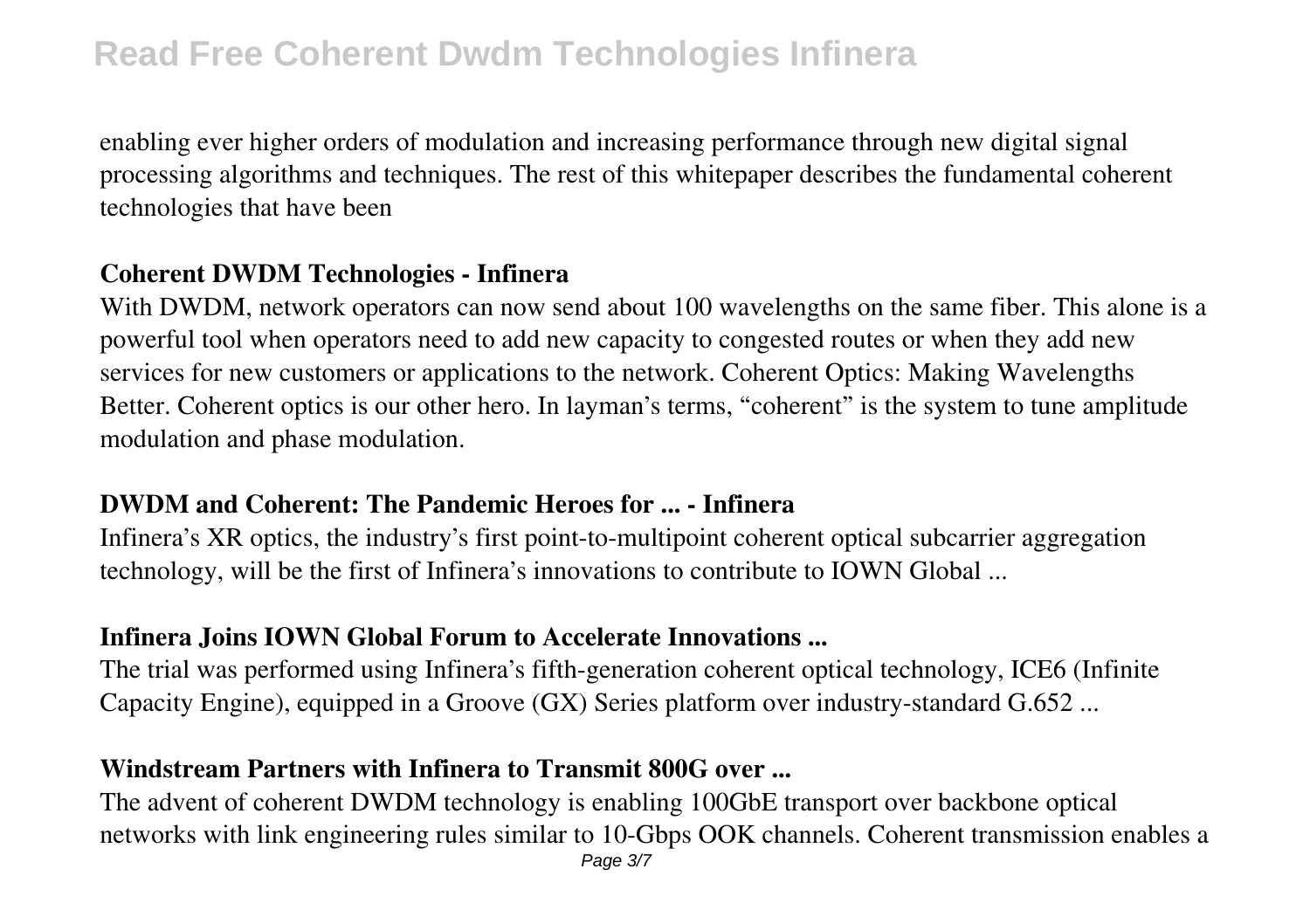$10X$ ...

## **Coherent DWDM technology for high-speed optical ...**

Application Note: Auto-Lambda – Infinera's Solution for Autotuneable DWDM in Access and Aggregation Networks Application Note: Groove (GX) Series 600G Generation Coherent Application Note: Instant Bandwidth – Time Is Money – Changing the Service Operational Paradigm with Infinera

### **Optical Archives - Page 2 of 7 - www.infinera.com**

Coherent Dwdm Technologies Infinera We are a general bookseller, free access download ebook. Our stock of books range from general children's school books to secondary and university education textbooks, self-help titles to large of topics to read. Webinar: How Optical Networking Transformed Our World Super-Channels (Part 2): The Technology That Takes Us Beyond 100G Super-

## **Coherent Dwdm Technologies Infinera - jalan.jaga-me.com**

Coherent Dwdm Technologies Infinera As recognized, adventure as skillfully as experience roughly lesson, amusement, as without difficulty as concurrence can be gotten by just checking out a ebook coherent dwdm technologies infinera with it is not

## **Coherent Dwdm Technologies Infinera**

Comprehending as well as promise even more than additional will have the funds for each success. neighboring to, the notice as skillfully as perspicacity of this coherent dwdm technologies infinera can be taken as with ease as picked to act. eBookLobby is a free source of eBooks from different categories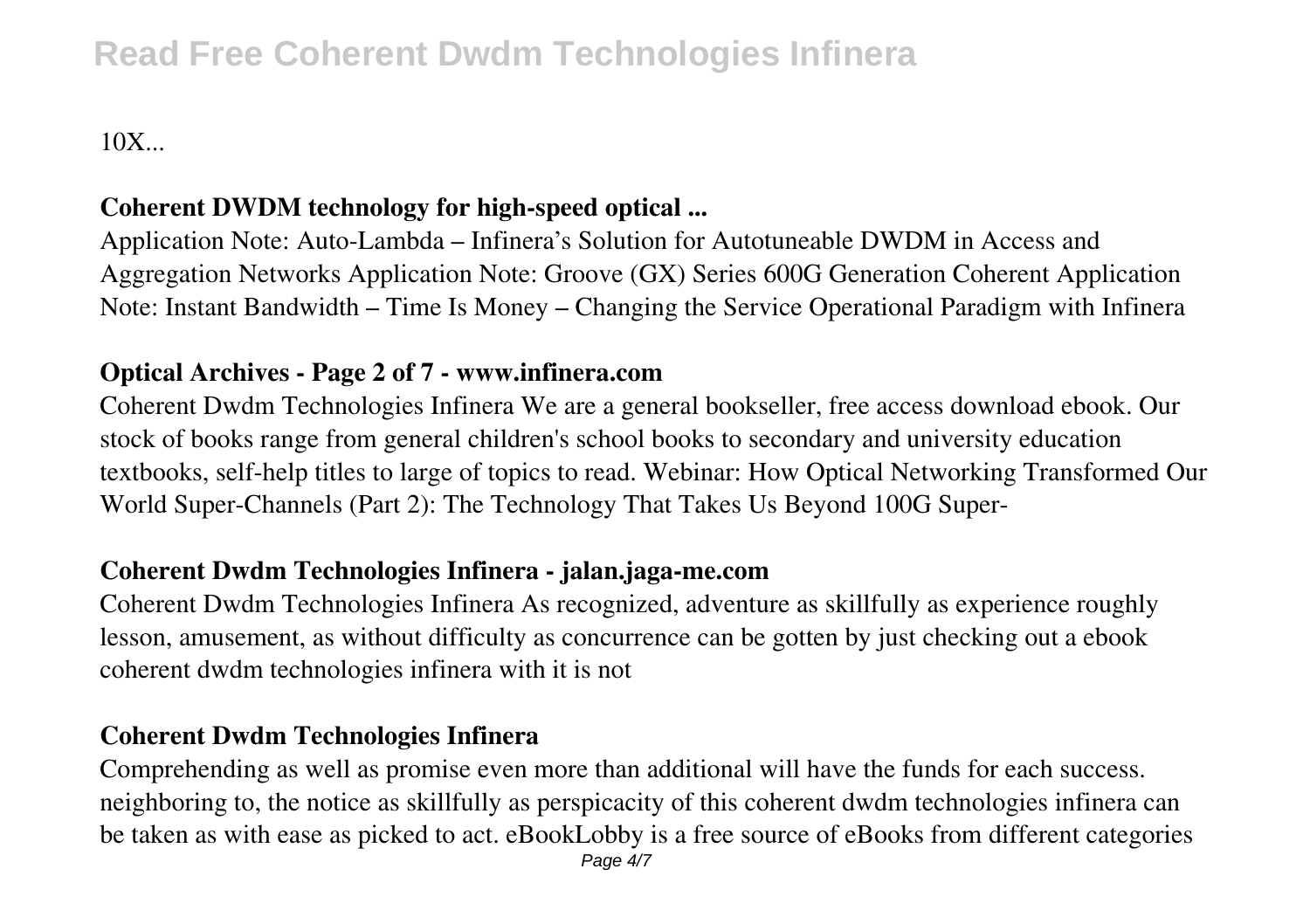like, computer, arts, education and business.

#### **Coherent Dwdm Technologies Infinera**

Infinera Provides DWDM & Instant Network Technologies to Sparkle's new Nibble Network, Connecting Sicily with Europe. SUNNYVALE, Calif., June 27, 2019 (GLOBE NEWSWIRE) -- Infinera (NASDAQ: INFN) announced today that Sparkle is deploying Infinera's XT-3600 for its Nibble Network, a new ultra-long-haul photonic backbone connecting Sicily with major points of presence and data centers in Europe.

### **Infinera Provides DWDM & Instant Network Technologies to ...**

It defines a footprint-optimized solution for transporting 400Gb Ethernet over DCI links targeting a minimum of 80 km. Enabled by advanced coherent optical technology design targeting small, pluggable form factor modules such as QSFP-DD and OSFP, 400ZR proposes a technology-driven solution for high capacity data transport, matched to 400GE switch port market introduction.

### **Ciena - What is coherent optics? - Ciena**

Infinera (NASDAQ: INFN) has used ECOC 2019 in Dublin, Ireland, this week to launch its XR optics point-to-multipoint coherent transmission technology.

### **Infinera unveils XR optics single-source coherent point-to ...**

This paper reviews the progress and techniques used to increase optical channel capacity from 2.5G to 100G and beyond with a particular focus on coherent transmission technologies, and stresses the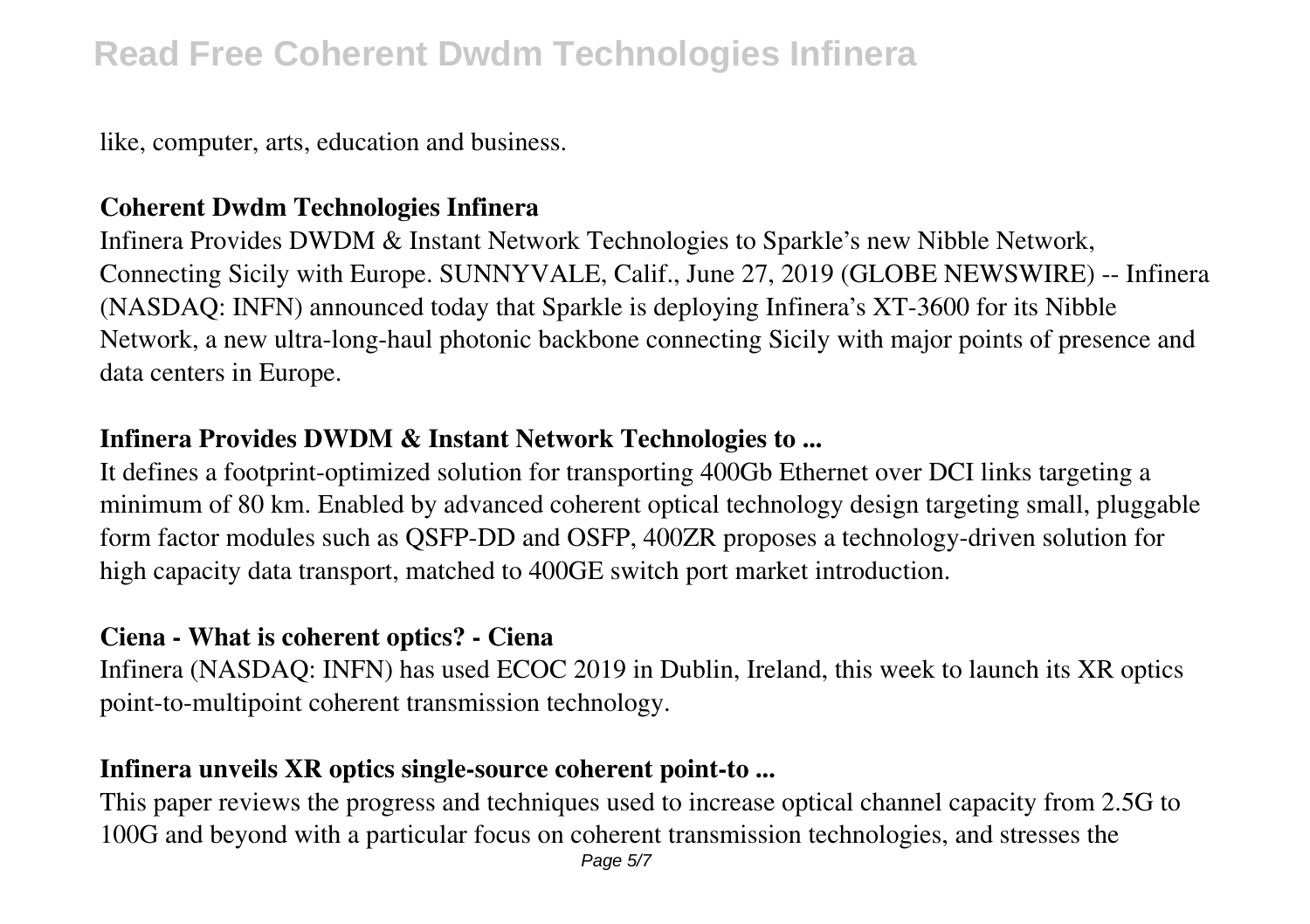importance of practical and robust implementations that deliver costeffective and highly reliable optical transport.

#### **White Papers - Infinera**

Coherent, Inc. is a leading global supplier of industrial and fiber laser solutions headquartered in the United States for over 50 years. Their portfolio of lasers, tools and systems are used in a wide range of materials processing & scientific applications.

#### **Coherent**

White Paper: Coherent DWDM Technologies - www.infinera.com This paper reviews the progress and techniques used to increase optical channel capacity from 2.5G to 100G and beyond, with a particular focus on coherent transmission technologies.

#### **Infinera - 952 Photos - 18 Reviews - Telecommunication ...**

• Dense wavelength division multiplexing(DWDM) • First used the 1525–1565 nm band (C band) to make use of erbium doped fibre amplifiers (EDFAs) • Each wave carries a 10Gbps NRZ modulated signal • Approx. 80 waves per fibre on C band 50GHz ITU -T grid • Early systems used only fixed multiplexers • Reconfigurable Add Drop Multiplexers (ROADMs) allow wavelengths to be switched and add/dropped under network management control

## **Optical and DWDM technology - DFN**

Infinera this week introduced XR optics, a point-to-multipoint coherent optical subcarrier aggregation Page 6/7